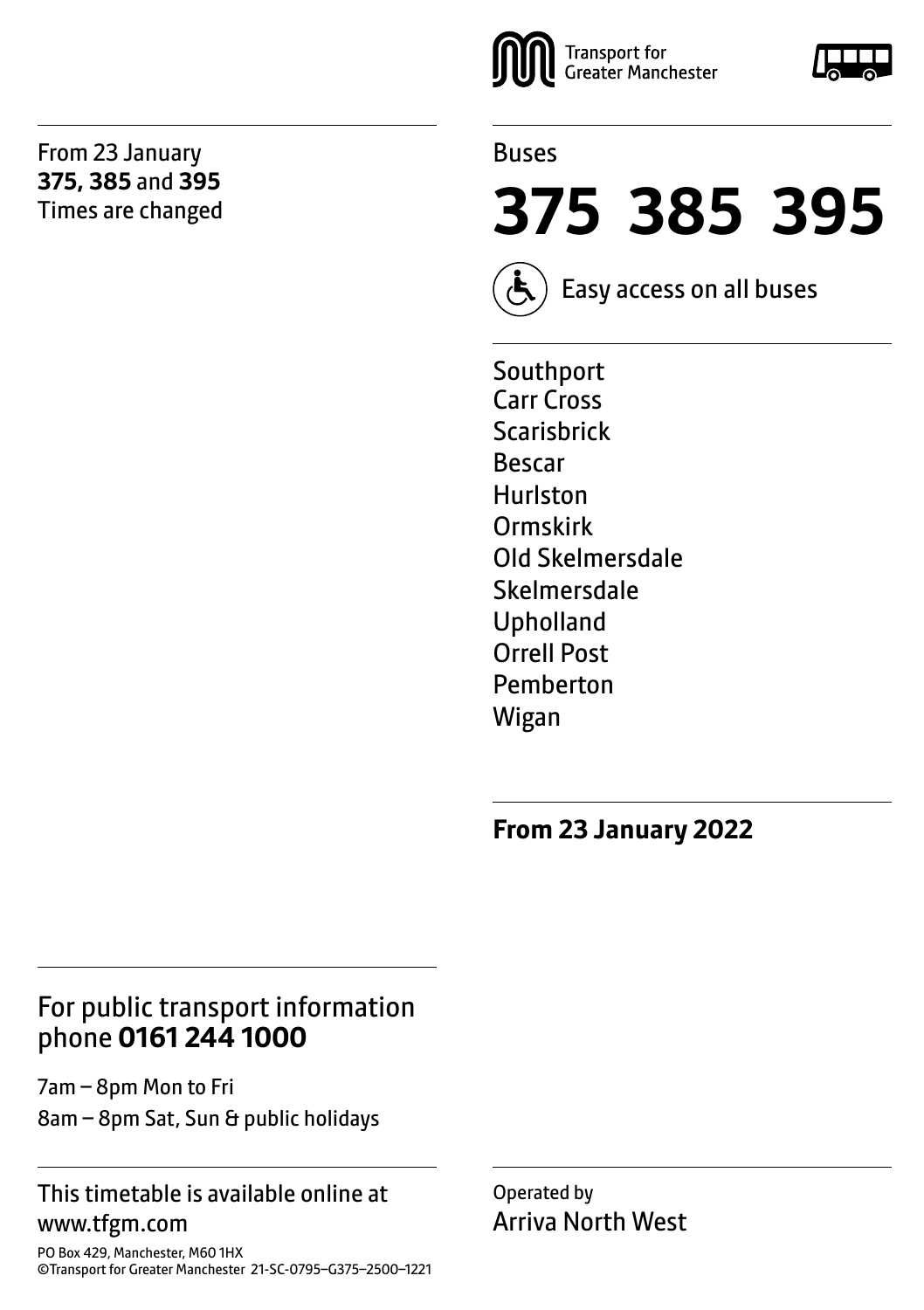# Additional information

# Alternative format

To ask for leaflets to be sent to you, or to request large print, Braille or recorded information phone 0871 200 22 33 or visit www.tfgm.com

#### Easy access on buses



 Journeys run with low floor buses have no steps at the entrance, making getting on and off easier. Where shown, low floor buses have a ramp for access and a dedicated space for wheelchairs and pushchairs inside the bus. The bus operator will always try to provide easy access services where these services are scheduled to run.

# Using this timetable

Timetables show the direction of travel, bus numbers and the days of the week. Main stops on the route are listed on the left. Where no time is shown against a particular stop, the bus does not stop there on that journey. Check any letters which are shown in the timetable against the key at the bottom of the page.

# Where to find information about service changes

www.tfgm.com Bus station posters Leaflets from outlets.

# Tickets and information

Bus companies offer a range of tickets for use on their own buses. For travel on any service in the County, use System One tickets, including DaySaver. Travelshops provide tickets, information and journey planning advice on buses, trains and trams for work and pleasure.

# Using the 24 hour clock

Times are shown in four figures. The first two are the hour and the last two are the minutes.

0753 is 53 minutes past 7am 1953 is 53 minutes past 7pm



# Operator details

#### **Arriva North West**

73 Ormskirk Road Aintree Liverpool L9 5AE Telephone 0344 800 4411

#### **Travelshops**

**Wigan Bus Station** Mon to Fri 7am to 5.30pm Saturday 8.30am to 1.15pm and 2pm to 4pm Sunday\* Closed \*Including public holidays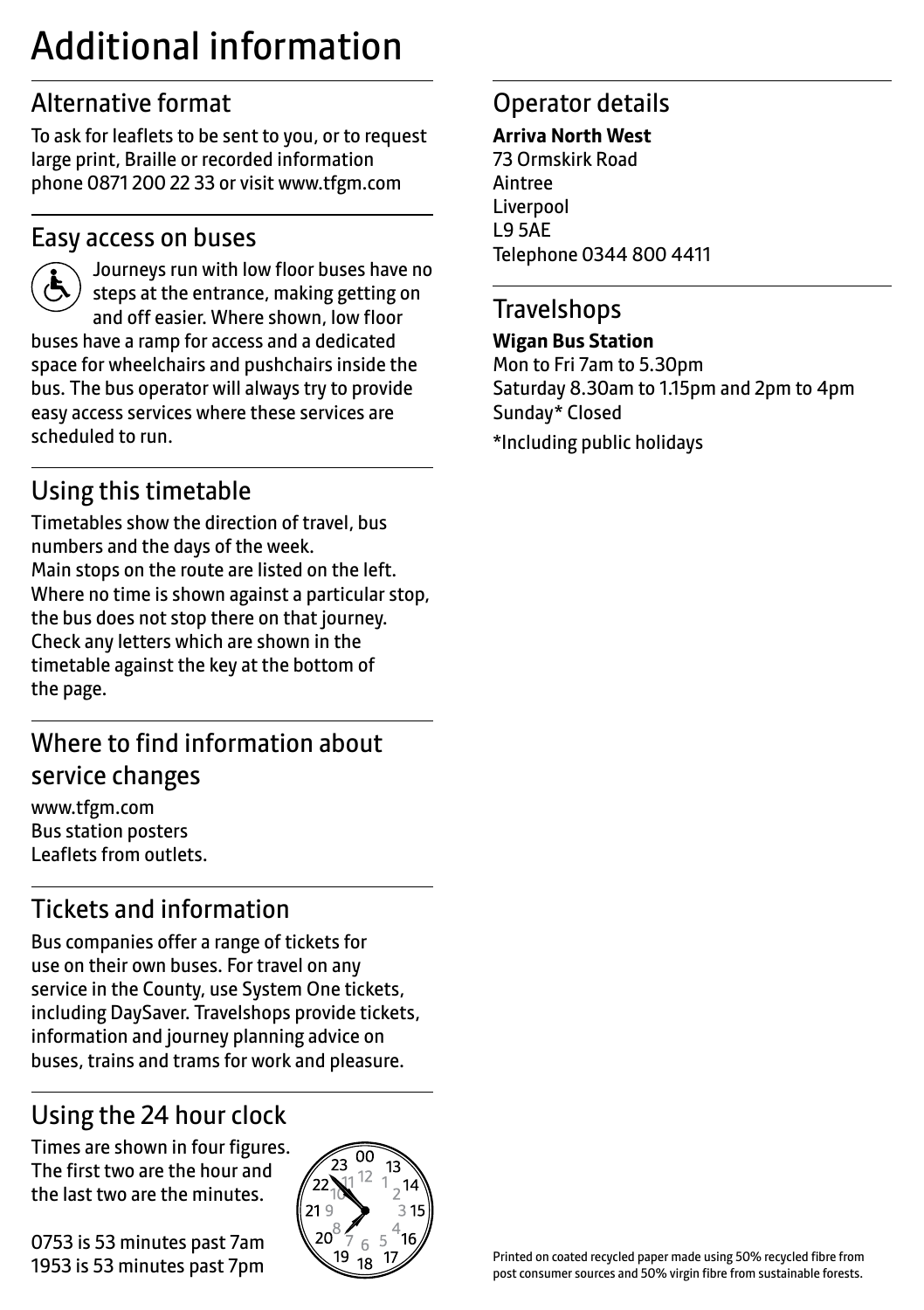| Southport — Ormskirk — Skelmersdale — Wigan via Bescar<br>Southport — Ormskirk — Skelmersdale — Wigan via Hurlston<br>Skelmersdale — Wigan |                                                                                                                     |      |      |           |      |      |      |      |      |      |      |      |                  |      |      |      |      |      | 375<br>385<br>395 |
|--------------------------------------------------------------------------------------------------------------------------------------------|---------------------------------------------------------------------------------------------------------------------|------|------|-----------|------|------|------|------|------|------|------|------|------------------|------|------|------|------|------|-------------------|
| <b>Mondays to Fridays</b>                                                                                                                  |                                                                                                                     |      |      |           |      |      |      |      |      |      |      |      |                  |      |      |      |      |      |                   |
|                                                                                                                                            | 375<br>395<br>395<br>395<br>375<br>385<br>395<br>395<br>385<br>395<br>375<br>395<br>375<br>395<br>385<br>375<br>385 |      |      |           |      |      |      |      |      |      |      |      |                  |      |      | 385  | 395  |      |                   |
| Southport, Lord Street                                                                                                                     | 0515                                                                                                                |      | 0549 | 0608      |      | 0649 |      | 0713 |      | 0741 |      | 0808 |                  | 0844 |      | 0908 |      | 0944 |                   |
| Southport, Eastbank Street                                                                                                                 | 0516                                                                                                                |      | 0550 | 0609      |      | 0650 |      | 0714 |      | 0742 |      | 0809 |                  | 0845 |      | 0910 |      | 0946 |                   |
| Carr Cross, Snape Green                                                                                                                    | 0525                                                                                                                |      |      | 0600 0626 |      | 0707 |      | 0731 |      | 0757 |      | 0828 |                  | 0902 |      | 0927 |      | 1003 |                   |
| <b>Ormskirk, Bus Station</b>                                                                                                               | 0546                                                                                                                |      | 0620 | 0650      |      | 0721 |      | 0755 |      | 0814 |      | 0851 |                  | 0921 |      | 0951 |      | 1022 |                   |
| Pennylands, Neverstitch Road                                                                                                               | 0603                                                                                                                |      | 0637 | 0707      |      | 0738 |      | 0812 |      | 0831 |      | 0908 |                  | 0938 |      | 1008 |      | 1039 |                   |
| Skelmersdale, Concourse arr                                                                                                                | 0613                                                                                                                |      | 0647 | 0717      |      | 0748 |      | 0822 |      | 0841 |      | 0918 |                  | 0948 |      | 1018 |      | 1049 |                   |
| Skelmersdale, Concourse dep                                                                                                                | 0617                                                                                                                | 0640 | 0651 | 0721      | 0733 | 0752 | 0807 | 0826 | 0837 | 0845 | 0907 | 0922 | 0937             | 0952 | 1007 | 1022 | 1037 | 1053 | 1107              |
| Hall Green, Victoria Hotel                                                                                                                 | 0634                                                                                                                | 0657 | 0708 | 0738      | 0750 | 0809 | 0824 | 0843 | 0854 | 0902 | 0924 | 0939 | 0954             | 1009 | 1024 | 1039 | 1054 | 1110 | 1124              |
| <b>Orrell Post</b>                                                                                                                         | 0640                                                                                                                | 0704 | 0715 | 0745      | 0757 | 0816 | 0831 | 0850 | 0901 | 0909 | 0931 | 0946 | 100 <sup>-</sup> | 1016 | 1031 | 1046 | 1101 | 1117 | 1131              |
| Wigan, Bus Station                                                                                                                         | 0653                                                                                                                | 0720 | 0731 | 0801      | 0813 | 0832 | 0847 | 0906 | 0917 | 0925 | 0947 | 1002 | 1017             | 1032 | 1047 | 1102 | 1118 | 1134 | 1148              |

|                              | 375  | 395              | 385  |      | 395 | 375 | 395 | 385 |       | 375  | 395  | 385  | 395  | 375  | 395  | 385  | 395  | 375  | 395  |
|------------------------------|------|------------------|------|------|-----|-----|-----|-----|-------|------|------|------|------|------|------|------|------|------|------|
| Southport, Lord Street       | 1008 |                  | 1044 |      |     | 08  |     | 44  |       | 1308 |      | 1344 |      | 1408 |      | 1444 |      | 1508 |      |
| Southport, Eastbank Street   | 1011 |                  | 1047 |      |     |     |     | 47  |       | 1311 |      | 1347 |      | 1411 |      | 1447 |      | 1511 |      |
| Carr Cross, Snape Green      | 1028 |                  | 1104 |      |     | 28  |     | 04  | mins  | 1328 |      | 1404 |      | 1428 |      | 1504 |      | 1528 |      |
| Ormskirk, Bus Station        | 1052 |                  | 1122 | then |     | 52  |     | 22  | past  | 1352 |      | 1422 |      | 1452 |      | 1522 |      | 1552 |      |
| Pennylands, Neverstitch Road | 1109 |                  | 1139 | at   |     | 09  |     | 39  | each  | 1409 |      | 1439 |      | 1509 |      | 1539 |      | 1609 |      |
| Skelmersdale, Concourse arr  | 1119 |                  | 1149 |      |     | 19  |     | 49  | hour  | 1419 |      | 1449 |      | 1519 |      | 1549 |      | 1619 |      |
| Skelmersdale, Concourse dep  | 1123 | 1137             | 1153 |      | 07  | 23  | 37  | 53  | until | 1423 | 1437 | 1453 | 1507 | 1523 | 1537 | 1553 | 1607 | 1623 | 1637 |
| Hall Green, Victoria Hotel   | 1140 | 1154             | 1210 |      | 24  | 40  | 54  | 10  |       | 1440 | 1454 | 1510 | 1524 | 1540 | 1554 | 1610 | 1624 | 1640 | 1654 |
| Orrell Post                  | 1147 | 120 <sup>.</sup> | 1217 |      | 31  | 47  | 01  | 17  |       | 1447 | 1501 | 1517 | 1532 | 1548 | 1602 | 1618 | 1632 | 1648 | 1701 |
| Wigan, Bus Station           | 1204 | 1218             | 1234 |      | 48  | 04  | 18  | 34  |       | 1504 | 1518 | 1534 | 1549 | 1605 | 1619 | 1635 | 1649 | 1705 | 1718 |

W– All bus 375, 385 and 395 journeys are run using easy access buses. See inside front cover of this leaflet for details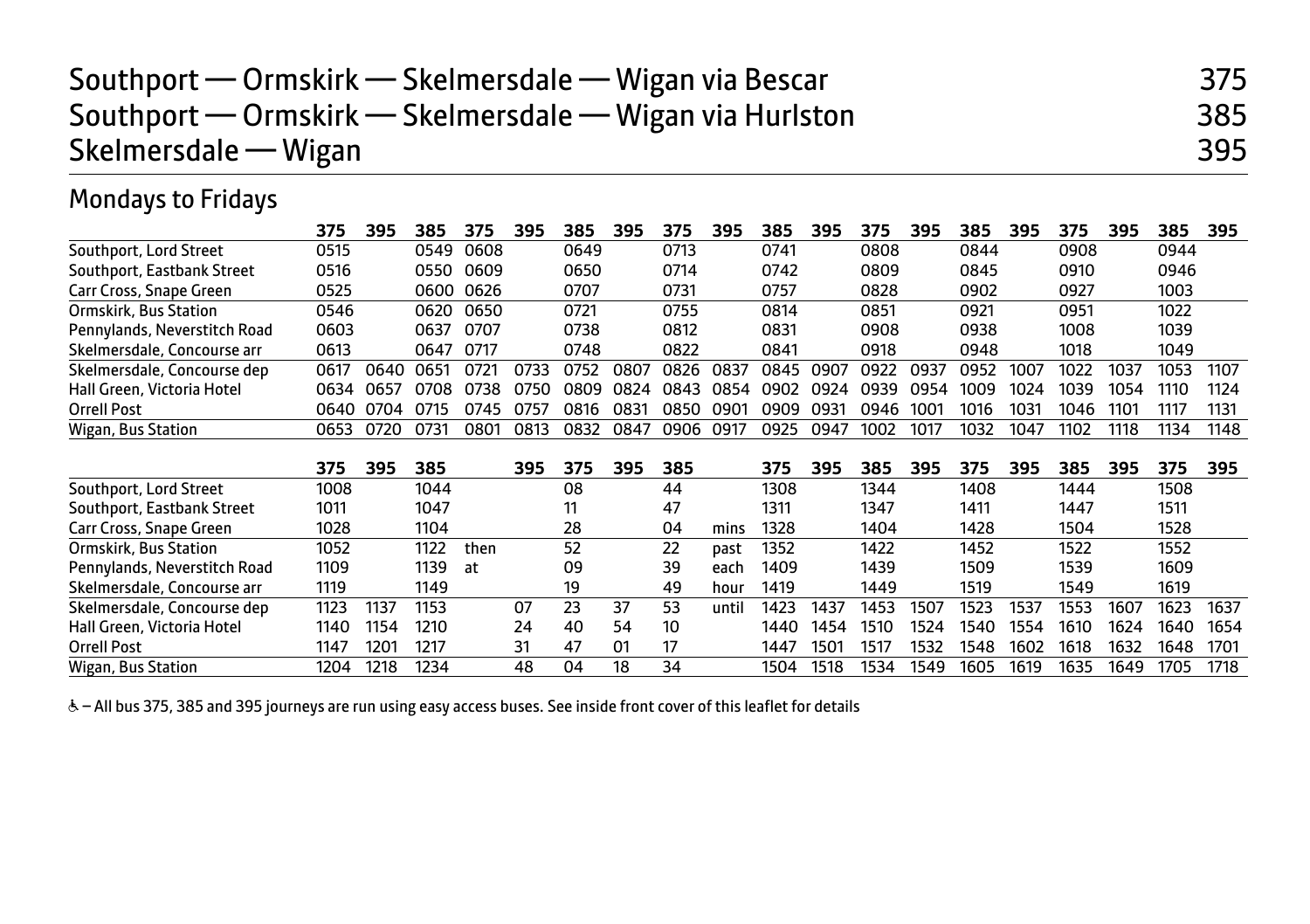| Southport — Ormskirk — Skelmersdale — Wigan via Bescar   | 375 |
|----------------------------------------------------------|-----|
| Southport — Ormskirk — Skelmersdale — Wigan via Hurlston | 385 |
| Skelmersdale — Wigan                                     | 395 |

# Mondays to Fridays (continued)

|                              | 385  | 395  | 375  | 395  | 385  | 395  | 375  | 395  | 385  | 395  | 375  | 375       | -375      |
|------------------------------|------|------|------|------|------|------|------|------|------|------|------|-----------|-----------|
| Southport, Lord Street       | 1544 |      | 1608 |      | 1644 |      | 1710 |      | 1750 |      | 1843 | 1943      | 2043      |
| Southport, Eastbank Street   | 1547 |      | 1611 |      | 1647 |      | 1713 |      | 1753 |      | 1845 |           | 1944 2044 |
| Carr Cross, Snape Green      | 1604 |      | 1629 |      | 1703 |      | 1731 |      | 1809 |      | 1858 | 1957      | 2057      |
| Ormskirk, Bus Station        | 1622 |      | 1651 |      | 1721 |      | 1753 |      | 1828 |      | 1915 | 2014 2114 |           |
| Pennylands, Neverstitch Road | 1639 |      | 1709 |      | 1739 |      | 1811 |      | 1842 |      | 1927 | 2026 2126 |           |
| Skelmersdale, Concourse arr  | 1649 |      | 1719 |      | 1749 |      | 1821 |      | 1852 |      | 1937 |           | 2036 2136 |
| Skelmersdale, Concourse dep  | 1653 | 1707 | 1723 | 1737 | 1753 | 1807 | 1825 | 1837 |      | 1907 | 1937 |           | 2036 2136 |
| Hall Green, Victoria Hotel   | 1710 | 1724 | 1740 | 1754 | 1810 | 1824 | 1842 | 1854 |      | 1922 | 1952 | 2051      | - 2151    |
| Orrell Post                  | 1717 | 1731 | 1747 | 1801 | 1817 | 1831 | 1849 | 1901 |      | 1928 | 1958 | 2057      | 2157      |
| Wigan, Bus Station           | 1734 | 1746 | 1802 | 1816 | 1832 | 1846 | 1904 | 1916 |      | 1940 | 2010 | 2109      | 2209      |

## Saturdays

|                              | 375   | 385  | 375              | 395  | 385  | 395  | 375   | 395  | 385  | 395   | 375  | 395  | 385  | 395  | 375  | 395  | 385  | 395  | 375  |
|------------------------------|-------|------|------------------|------|------|------|-------|------|------|-------|------|------|------|------|------|------|------|------|------|
| Southport, Lord Street       | 0515  | 0549 | 0608             |      | 0649 |      | 0713  |      | 0741 |       | 0808 |      | 0844 |      | 0908 |      | 0944 |      | 1008 |
| Southport, Eastbank Street   | 0516  | 0550 | 0609             |      | 0650 |      | 0714  |      | 0742 |       | 0809 |      | 0845 |      | 0910 |      | 0946 |      | 1011 |
| Carr Cross, Snape Green      | 0525  |      | 0600 0626        |      | 0707 |      | 0731  |      | 0757 |       | 0828 |      | 0902 |      | 0927 |      | 1003 |      | 1028 |
| Ormskirk, Bus Station        | 0546  | 0620 | 0650             |      | 0721 |      | 0755  |      | 0814 |       | 0851 |      | 0921 |      | 0951 |      | 1022 |      | 1052 |
| Pennylands, Neverstitch Road | 0603  | 0637 | 0707             |      | 0738 |      | 0812  |      | 0831 |       | 0908 |      | 0938 |      | 1008 |      | 1039 |      | 1109 |
| Skelmersdale, Concourse arr  | 0613  | 0647 | 0717             |      | 0748 |      | 0822  |      | 0841 |       | 0918 |      | 0948 |      | 1018 |      | 1049 |      | 1119 |
| Skelmersdale, Concourse dep  | 0617  | 0651 | 0721             | 0733 | 0752 | 0807 | በጸ26  | 0837 | 0845 | .0907 | 0922 | 0937 | 0952 | 1007 | 1022 | 1037 | 1053 | 1107 | 1123 |
| Hall Green, Victoria Hotel   | 0634  | 0708 | 0738             | 0750 | 0809 | 0824 | 0843  | 0854 | 0902 | 0924  | 0939 | 0954 | 1009 | 1024 | 1039 | 1054 | 1110 | 1124 | 1140 |
| Orrell Post                  | 0640. | 0715 | 0745             | 0757 | 0816 | 0831 | 0850. | .090 | 0909 | 0931  | 0946 | 1001 | 1016 | 1031 | 1046 | 1101 | 1117 | 1131 | 1147 |
| Wigan, Bus Station           | 0653  | 0731 | 080 <sup>.</sup> | 0813 | 0832 | 0847 | 0906  | 0917 | 0925 | 0947  | 1002 | 1017 | 1032 | 1047 | 1102 | 1118 | 1134 | 1148 | 1204 |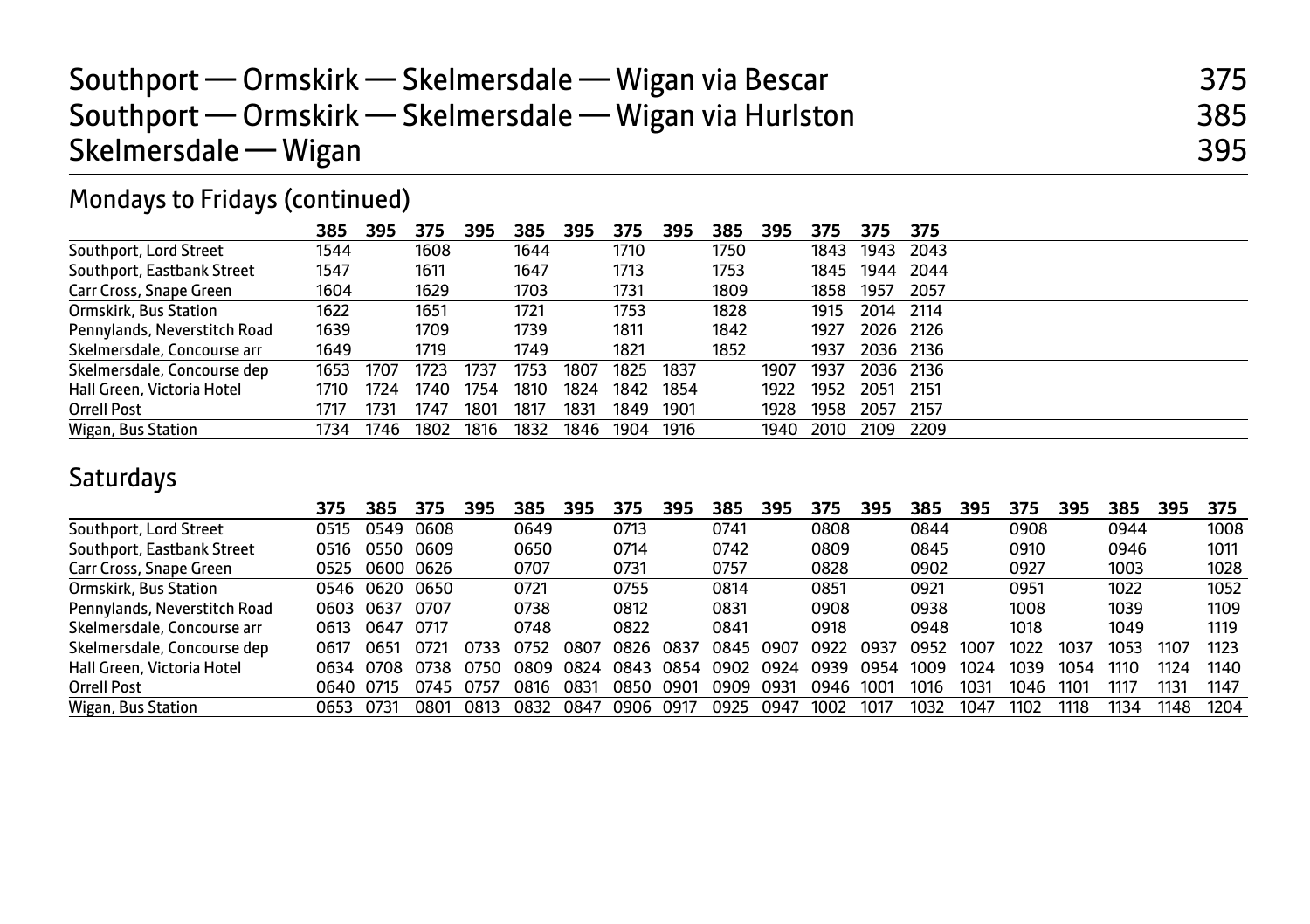### Saturdays (continued)

|                              | 395  | 385  |      | 395 | 375 | 395 | 385 |       | 395  | 385  | 395  | 375  | 395  | 385  | 395  | 375  | 395  | 385  | 395  |
|------------------------------|------|------|------|-----|-----|-----|-----|-------|------|------|------|------|------|------|------|------|------|------|------|
| Southport, Lord Street       |      | 1044 |      |     | 08  |     | 44  |       |      | 1544 |      | 1608 |      | 1644 |      | 1710 |      | 1750 |      |
| Southport, Eastbank Street   |      | 1047 |      |     | 11  |     | 47  |       |      | 1547 |      | 1611 |      | 1647 |      | 1713 |      | 1753 |      |
| Carr Cross, Snape Green      |      | 1104 |      |     | 28  |     | 04  | mins  |      | 1604 |      | 1629 |      | 1703 |      | 1731 |      | 1809 |      |
| Ormskirk, Bus Station        |      | 1122 | then |     | 52  |     | 22  | past  |      | 1622 |      | 1651 |      | 1721 |      | 1753 |      | 1828 |      |
| Pennylands, Neverstitch Road |      | 1139 | at   |     | 09  |     | 39  | each  |      | 1639 |      | 1709 |      | 1739 |      | 1811 |      | 1842 |      |
| Skelmersdale, Concourse arr  |      | 1149 |      |     | 19  |     | 49  | hour  |      | 1649 |      | 1719 |      | 1749 |      | 1821 |      | 1852 |      |
| Skelmersdale, Concourse dep  | 1137 | 1153 |      | 07  | 23  | 37  | 53  | until | 1637 | 1653 | 1707 | 1723 | 1737 | 1753 | 1807 | 1825 | 1837 |      | 1907 |
| Hall Green, Victoria Hotel   | 1154 | 1210 |      | 24  | 40  | 54  | 10  |       | 1654 | 1710 | 1724 | 1740 | 1754 | 1810 | 1824 | 1842 | 1854 |      | 1922 |
| <b>Orrell Post</b>           | 1201 | 1217 |      | 31  | 47  | 01  | 17  |       | 1701 | 1717 | 1731 | 1747 | 1801 | 1817 | 1831 | 1849 | 1901 |      | 1928 |
| Wigan, Bus Station           | 1218 | 1234 |      | 48  | 04  | 18  | 34  |       | 1718 | 1734 | 1746 | 1802 | 1816 | 1832 | 1846 | 1904 | 1916 |      | 1940 |
|                              |      |      |      |     |     |     |     |       |      |      |      |      |      |      |      |      |      |      |      |
|                              | 375  | 375  | 375  |     |     |     |     |       |      |      |      |      |      |      |      |      |      |      |      |
| Southport, Lord Street       | 1843 | 1943 | 2043 |     |     |     |     |       |      |      |      |      |      |      |      |      |      |      |      |
| Southport, Eastbank Street   | 1845 | 1944 | 2044 |     |     |     |     |       |      |      |      |      |      |      |      |      |      |      |      |
| Carr Cross, Snape Green      | 1858 | 1957 | 2057 |     |     |     |     |       |      |      |      |      |      |      |      |      |      |      |      |
| Ormskirk, Bus Station        | 1915 | 2014 | 2114 |     |     |     |     |       |      |      |      |      |      |      |      |      |      |      |      |
| Pennylands, Neverstitch Road | 1927 | 2026 | 2126 |     |     |     |     |       |      |      |      |      |      |      |      |      |      |      |      |
| Skelmersdale, Concourse arr  | 1937 | 2036 | 2136 |     |     |     |     |       |      |      |      |      |      |      |      |      |      |      |      |
| Skelmersdale, Concourse dep  | 1937 | 2036 | 2136 |     |     |     |     |       |      |      |      |      |      |      |      |      |      |      |      |
| Hall Green, Victoria Hotel   | 1952 | 2051 | 2151 |     |     |     |     |       |      |      |      |      |      |      |      |      |      |      |      |
| <b>Orrell Post</b>           | 1958 | 2057 | 2157 |     |     |     |     |       |      |      |      |      |      |      |      |      |      |      |      |
| Wigan, Bus Station           | 2010 | 2109 | 2209 |     |     |     |     |       |      |      |      |      |      |      |      |      |      |      |      |

& - All bus 375, 385 and 395 journeys are run using easy access buses. See inside front cover of this leaflet for details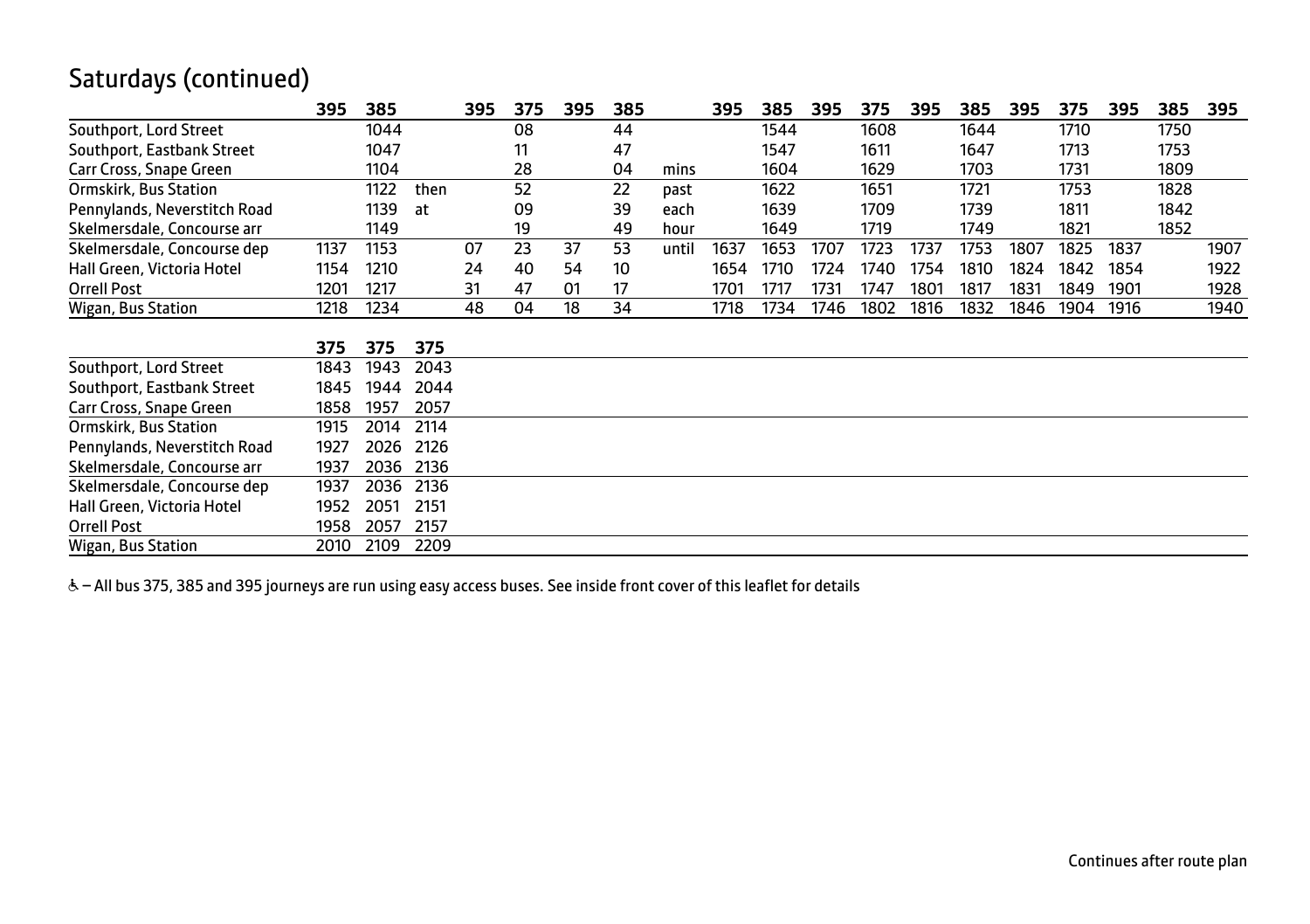

Contains Ordnance Survey data ©Crown copyright and database right 2010 ©0100022610 Transport for Greater Manchester 2021 Transport for Greater Manchester uses reasonable endeavours to check the accuracy of information published and to publish changes to information in a timely manner. In no event will Transport for Greater Manchester be liable for any loss that may arise from this information being inaccurate.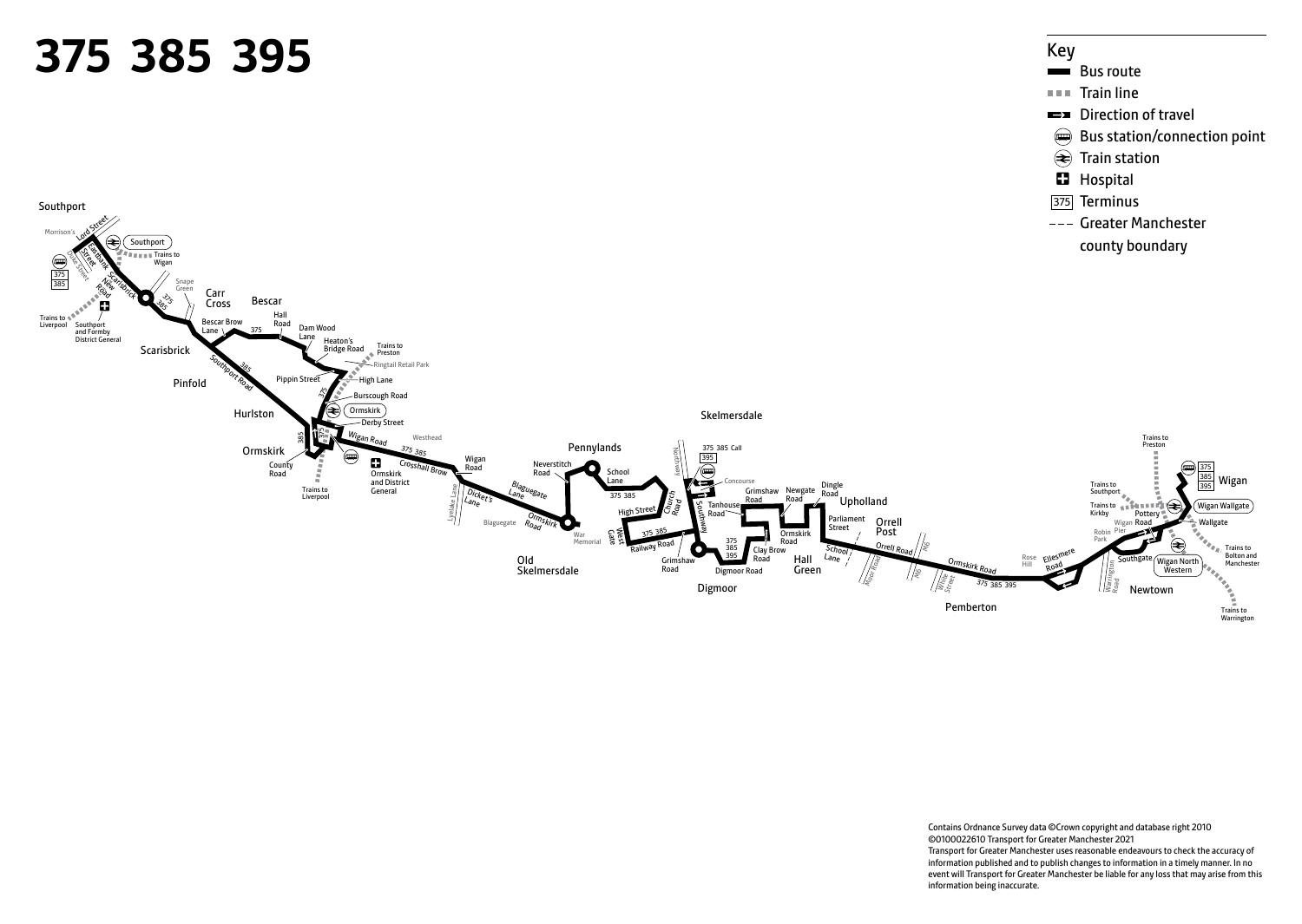## Southport — Ormskirk — Skelmersdale — Wigan via Bescar 375

| Surfuays and public hondays (except Christmas and New Year period) |      |                |                     |           |      |      |      |      |      |      |      |      |                |        |
|--------------------------------------------------------------------|------|----------------|---------------------|-----------|------|------|------|------|------|------|------|------|----------------|--------|
|                                                                    | 375  | 375            | 375                 | 375       | 375  | 375  | 375  | 375  | 375  | 375  | 375  | 375  | 375.           | -375   |
| Southport, Lord Street                                             |      | 0658 0758      |                     | 0858 0958 | 1058 | 1158 | 1258 | 1358 | 1458 | 1558 | 1658 | 1843 | 1943           | - 2043 |
| Southport, Eastbank Street                                         |      | 0659 0759      | 0859                | 0959      | 1101 | 1201 | 1301 | 1403 | 1503 | 1603 | 1703 |      | 1845 1944 2044 |        |
| Carr Cross, Snape Green                                            | 0712 | 0812           | 0912                | 1012      | 1117 | 1217 | 1317 | 1419 | 1519 | 1619 | 1719 | 1858 | 1957           | 2057   |
| Ormskirk, Bus Station                                              | 0733 | 0833 0933      |                     | 1033      | 1139 | 1239 | 1339 | 1441 | 1541 | 1641 | 1741 | 1915 | 2014 2114      |        |
| Pennylands, Neverstitch Road                                       |      |                | 0748 0848 0948 1048 |           | 1154 | 1254 | 1354 | 1456 | 1556 | 1656 | 1756 | 1927 | 2026 2126      |        |
| Skelmersdale, Concourse arr                                        | 0801 | 0901           | 1001                | 1101      | 1207 | 1307 | 1407 | 1509 | 1609 | 1709 | 1809 | 1937 | 2036 2136      |        |
| Skelmersdale, Concourse dep                                        |      | 0804 0904 1004 |                     | 1104      | 1210 | 1310 | 1410 | 1512 | 1612 | 1712 | 1812 | 1937 | 2036 2136      |        |
| Hall Green, Victoria Hotel                                         | 0817 | 0917           | 1017                | 1117      | 1225 | 1325 | 1425 | 1527 | 1627 | 1727 | 1827 | 1952 | 2051           | - 2151 |
| Orrell Post                                                        | 0823 | 0923           | 1023                | 1123      | 1231 | 1331 | 1431 | 1533 | 1633 | 1733 | 1833 | 1958 | 2057           | - 2157 |
| Wigan, Bus Station                                                 |      | 0838 0938 1038 |                     | 1138      | 1248 | 1348 | 1448 | 1546 | 1646 | 1746 | 1846 | 2010 | 2109           | -2209  |

Sundays and public holidays (except Christmas and New Year period)

Buses 385 and 395 do not run on Sundays or public holidays

For details of buses during the Christmas and New Year period, please phone 0161 244 1000

W– All bus 375, 385 and 395 journeys are run using easy access buses. See inside front cover of this leaflet for details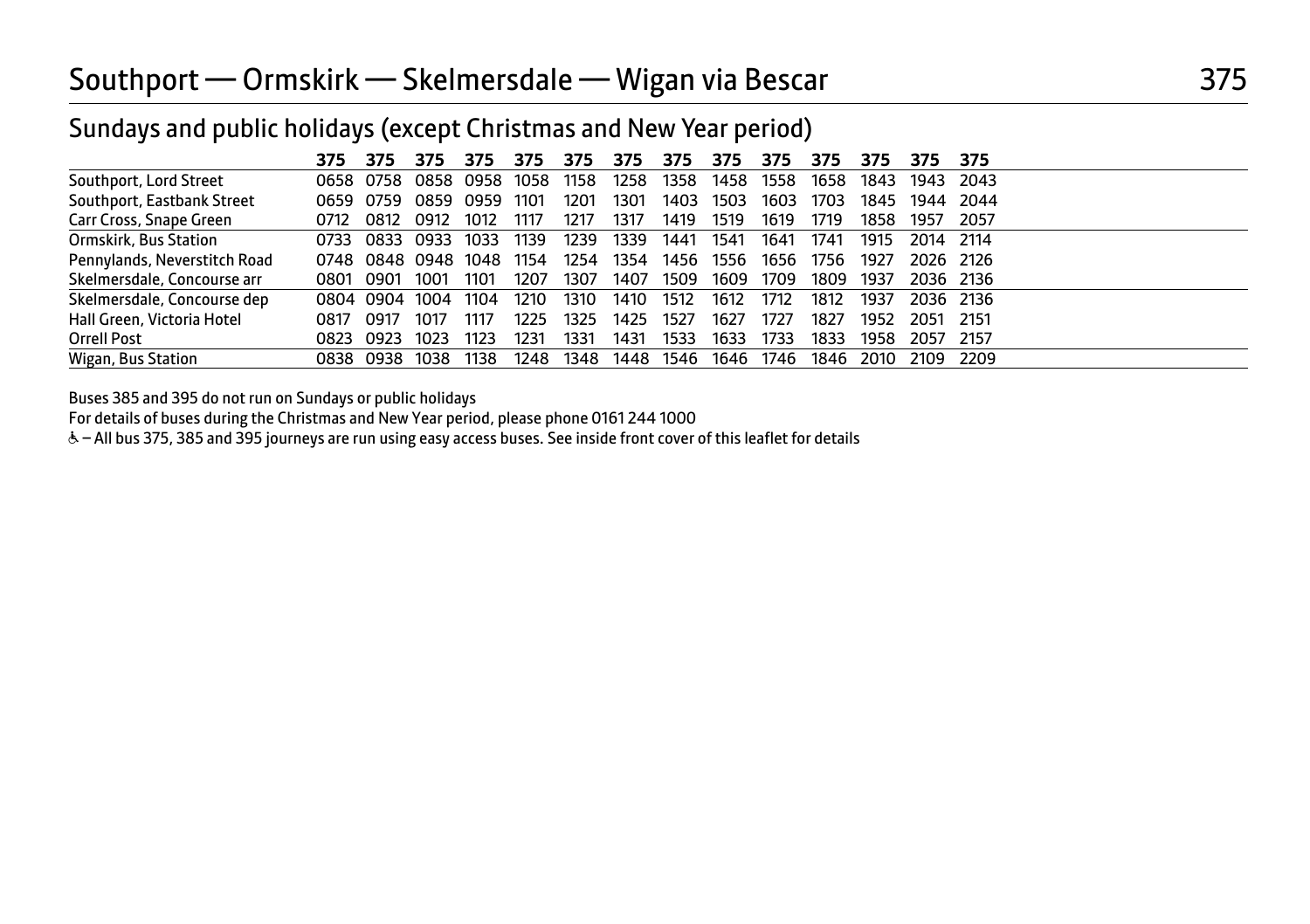| Wigan — Skelmersdale — Ormskirk — Southport via Bescar   | 375 |
|----------------------------------------------------------|-----|
| Wigan — Skelmersdale — Ormskirk — Southport via Hurlston | 385 |
| Wigan $-$ Skelmersdale                                   | 395 |

### Mondays to Fridays

|                              | 385  | 395  | 375  | 385  | 395  | 385  | 395  | 375  | 395  | 385  | 395  | 375  | 395  | 385  | 395  | 375  | 395  | 385  | 395  |
|------------------------------|------|------|------|------|------|------|------|------|------|------|------|------|------|------|------|------|------|------|------|
| Wigan, Bus Station           |      | 0558 |      |      | 0654 | 0710 | 0725 | 0740 | 0755 | 0810 | 0825 | 0840 | 0855 | 0913 | 0925 | 0943 | 0955 | 1013 | 1025 |
| <b>Orrell Post</b>           |      | 0615 |      |      | 0711 | 0726 | 0741 | 0756 | 0811 | 0826 | 0841 | 0856 | 0911 | 0929 | 0941 | 0959 | 1011 | 1029 | 1041 |
| Hall Green, Victoria Hotel   | 0601 | 0620 |      | 0706 | 0716 | 0735 | 0750 | 0805 | 0820 | 0835 | 0848 | 0903 | 0918 | 0936 | 0948 | 1006 | 1018 | 1036 | 1048 |
| Skelmersdale, Concourse arr  | 0613 | 0632 |      | 0718 | 0728 | 0747 | 0802 | 0817 | 0832 | 0847 | 0900 | 0915 | 0930 | 0948 | 1000 | 1018 | 1030 | 1048 | 1100 |
| Skelmersdale, Concourse dep  | 0615 |      | 0648 | 0720 |      | 0750 |      | 0820 |      | 0850 |      | 0918 |      | 0951 |      | 1021 |      | 1051 |      |
| Pennylands, Neverstitch Road | 0631 |      | 0659 | 0736 |      | 0807 |      | 0837 |      | 0907 |      | 0934 |      | 1007 |      | 1037 |      | 1107 |      |
| <b>Ormskirk, Bus Station</b> | 0644 |      | 0712 | 0749 |      | 0822 |      | 0854 |      | 0924 |      | 0951 |      | 1024 |      | 1054 |      | 1124 |      |
| Carr Cross, Snape Green      | 0705 |      | 0732 | 0810 |      | 0844 |      | 0920 |      | 0946 |      | 1017 |      | 1044 |      | 1120 |      | 1144 |      |
| Southport, Eastbank Street   | 0716 |      | 0743 | 0821 |      | 0856 |      | 0932 |      | 0958 |      | 1029 |      | 1056 |      | 1132 |      | 1156 |      |
| Southport, Lord Street       | 0718 |      | 0745 | 0823 |      | 0859 |      | 0936 |      | 1001 |      | 1033 |      | 1100 |      | 1136 |      | 1200 |      |
|                              |      |      |      |      |      |      |      |      |      |      |      |      |      |      |      |      |      |      |      |
|                              | 375  | 395  | 385  | 395  | 375  | 395  | 385  | 395  | 375  | 395  | 385  | 395  | 375  | 395  | 385  | 395  | 375  | 395  | 385  |
| Wigan, Bus Station           | 1043 | 1055 | 1113 | 1125 | 1143 | 1155 | 1213 | 1225 | 1243 | 1255 | 1313 | 1325 | 1343 | 1355 | 1413 | 1425 | 1443 | 1455 | 1513 |
| <b>Orrell Post</b>           | 1059 | 1111 | 1129 | 1141 | 1159 | 1211 | 1229 | 1241 | 1259 | 1311 | 1329 | 1341 | 1359 | 1411 | 1429 | 1441 | 1459 | 1511 | 1529 |
| Hall Green, Victoria Hotel   | 1106 | 1118 | 1136 | 1148 | 1206 | 1218 | 1236 | 1248 | 1306 | 1318 | 1336 | 1348 | 1406 | 1418 | 1436 | 1448 | 1506 | 1518 | 1536 |
| Skelmersdale, Concourse arr  | 1118 | 1130 | 1148 | 1200 | 1218 | 1230 | 1248 | 1300 | 1318 | 1330 | 1348 | 1400 | 1418 | 1430 | 1448 | 1500 | 1518 | 1530 | 1548 |
| Skelmersdale, Concourse dep  | 1121 |      | 1151 |      | 1221 |      | 1251 |      | 1321 |      | 1351 |      | 1421 |      | 1451 |      | 1521 |      | 1551 |
| Pennylands, Neverstitch Road | 1137 |      | 1207 |      | 1237 |      | 1307 |      | 1337 |      | 1407 |      | 1437 |      | 1507 |      | 1537 |      | 1607 |
| Ormskirk, Bus Station        | 1154 |      | 1224 |      | 1254 |      | 1324 |      | 1354 |      | 1424 |      | 1454 |      | 1524 |      | 1554 |      | 1624 |
| Carr Cross, Snape Green      | 1220 |      | 1244 |      | 1320 |      | 1344 |      | 1420 |      | 1444 |      | 1520 |      | 1544 |      | 1620 |      | 1644 |
| Southport, Eastbank Street   | 1232 |      | 1256 |      | 1332 |      | 1356 |      | 1432 |      | 1456 |      | 1532 |      | 1556 |      | 1632 |      | 1656 |
| Southport, Lord Street       | 1236 |      | 1300 |      | 1336 |      | 1400 |      | 1436 |      | 1500 |      | 1536 |      | 1600 |      | 1636 |      | 1700 |

& - All bus 375, 385 and 395 journeys are run using easy access buses. See inside front cover of this leaflet for details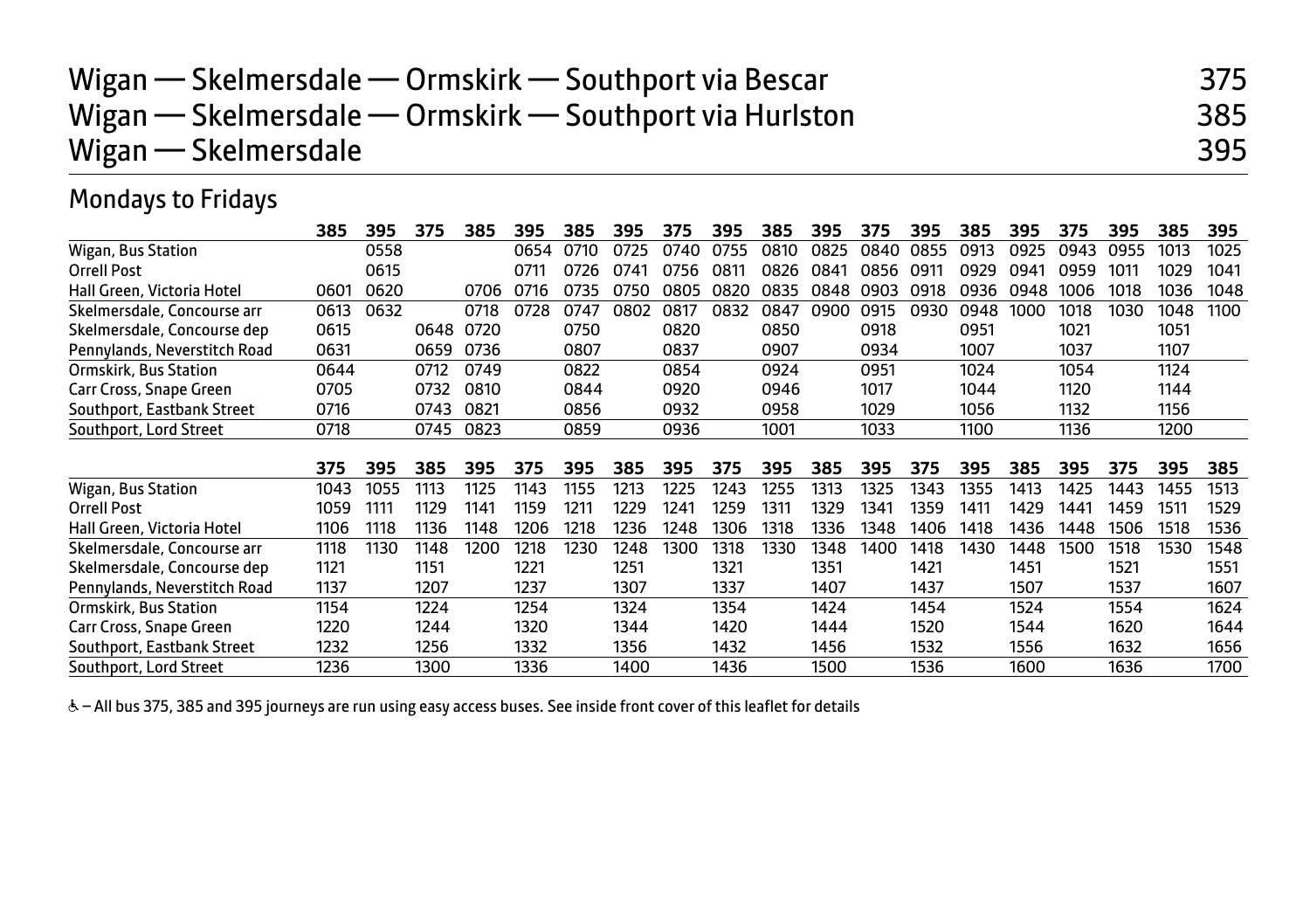| Wigan — Skelmersdale — Ormskirk — Southport via Bescar   | 375 |
|----------------------------------------------------------|-----|
| Wigan — Skelmersdale — Ormskirk — Southport via Hurlston | 385 |
| Wigan $-$ Skelmersdale                                   | 395 |

# Mondays to Fridays (continued)

|                              | 395  | 375  | 395  | 385  | 395  | 375  | 395  | 385  | 395  | 375  | 395  | 375  | 395  | 375  | 375  | 375              | 375         | 375       |
|------------------------------|------|------|------|------|------|------|------|------|------|------|------|------|------|------|------|------------------|-------------|-----------|
| Wigan, Bus Station           | 1525 | 1543 | 1555 | 1613 | 1625 | 1643 | 1655 | 1713 | 1725 | 1743 | 1755 | 1813 | 1825 | 1843 | 1910 | 2030             | 2130        | 2230      |
| Orrell Post                  | 1541 | 1559 | 1611 | 1629 | 1641 | 1659 | 1711 | 1729 | 1741 | 1759 | 1811 | 1829 | 1841 | 1857 | 1922 | 2042             | -2142       | -2242     |
| Hall Green, Victoria Hotel   | 1548 | 1606 | 1620 | 1638 | 1650 | 1708 | 1720 | 1738 | 1750 | 1808 | 1820 | 1836 | 1848 | 1904 | 1929 | 2049             | 2149        | 2249      |
| Skelmersdale, Concourse arr  | 1600 | 1618 | 1632 | 1650 | 702  | '720 | 1732 | 175C | 1802 | 1820 | 1832 | 1848 | 1900 | 1916 | 1941 | 210 <sup>.</sup> | <b>2201</b> | 2301      |
| Skelmersdale, Concourse dep  |      | 1621 |      | 1653 |      | 1723 |      | 1753 |      | 1823 |      | 1850 |      | 1918 | 1941 | 2101             | 220°        | 2301      |
| Pennylands, Neverstitch Road |      | 1637 |      | 1709 |      | 1739 |      | 1809 |      | 1839 |      | 1904 |      | 1931 | 1954 | 2114             | 2214        | 2314      |
| Ormskirk, Bus Station        |      | 1654 |      | 1725 |      | 1755 |      | 1825 |      | 1855 |      | 1916 |      | 1941 | 2004 | 2124             | 2224        | 2324      |
| Carr Cross, Snape Green      |      | 1720 |      | 1745 |      | 1820 |      | 1845 |      | 1920 |      | 1938 |      | 2003 | 2026 | 2146             |             | 2246 2346 |
| Southport, Eastbank Street   |      | 1732 |      | 1757 |      | 1832 |      | 1857 |      | 1931 |      | 1948 |      | 2012 | 2035 | 2155             | 2255        | 2355      |
| Southport, Lord Street       |      | 1736 |      | 1801 |      | 1836 |      | 1901 |      | 1935 |      | 1952 |      | 2016 | 2039 | 2159             | 2259        | 2359      |

## Saturdays

|                              | 385  | 375  | 385  | 395  | 375     |      | 395 | 385 | 395 | 375 |       | 375  | 395  | 385  | 395  | 375  | 395  | 375  | 395  |
|------------------------------|------|------|------|------|---------|------|-----|-----|-----|-----|-------|------|------|------|------|------|------|------|------|
| Wigan, Bus Station           |      |      | 0713 | 0725 | 0743    |      | 55  | 13  | 25  | 43  |       | 1643 | 1655 | 1713 | 1725 | 1743 | 1755 | 1813 | 1825 |
| Orrell Post                  |      |      | 0729 | 0741 | 0759    |      |     | 29  | 41  | 59  |       | 1659 | 1711 | 1729 | 1741 | 1759 | 1811 | 1829 | 1841 |
| Hall Green, Victoria Hotel   |      | 0706 | 0736 | 0748 | 0806    |      | 18  | 36  | 48  | 06  | mins  | 1706 | 1718 | 1736 | 1748 | 1806 | 1818 | 1836 | 1848 |
| Skelmersdale, Concourse arr  |      | 0717 | 0748 | 0800 | 0818    | then | 30  | 48  | 00  | 18  | past  | 1718 | 1730 | 1748 | 1800 | 1818 | 1830 | 1848 | 1900 |
| Skelmersdale, Concourse dep  | 0653 | 0719 | 0751 |      | 0821 at |      |     | 51  |     | 21  | each  | 1721 |      | 1751 |      | 1821 |      | 1851 |      |
| Pennylands, Neverstitch Road | 0704 | 0735 | 0807 |      | 0837    |      |     | 07  |     | 37  | hour  | 1737 |      | 1807 |      | 1837 |      | 1907 |      |
| Ormskirk, Bus Station        | 0714 | 0747 | 0824 |      | 0854    |      |     | 24  |     | 54  | until | 1754 |      | 1824 |      | 1853 |      | 1923 |      |
| Carr Cross, Snape Green      | 0733 | 0812 | 0844 |      | 0920    |      |     | 44  |     | 20  |       | 1820 |      | 1844 |      | 1918 |      | 1943 |      |
| Southport, Eastbank Street   | 0748 | 0824 | 0856 |      | 0932    |      |     | 56  |     | 32  |       | 1832 |      | 1856 |      | 1929 |      | 1955 |      |
| Southport, Lord Street       | 0752 | 0827 | 0900 |      | 0936    |      |     | 00  |     | 36  |       | 1836 |      | 1900 |      | 1933 |      | 1959 |      |